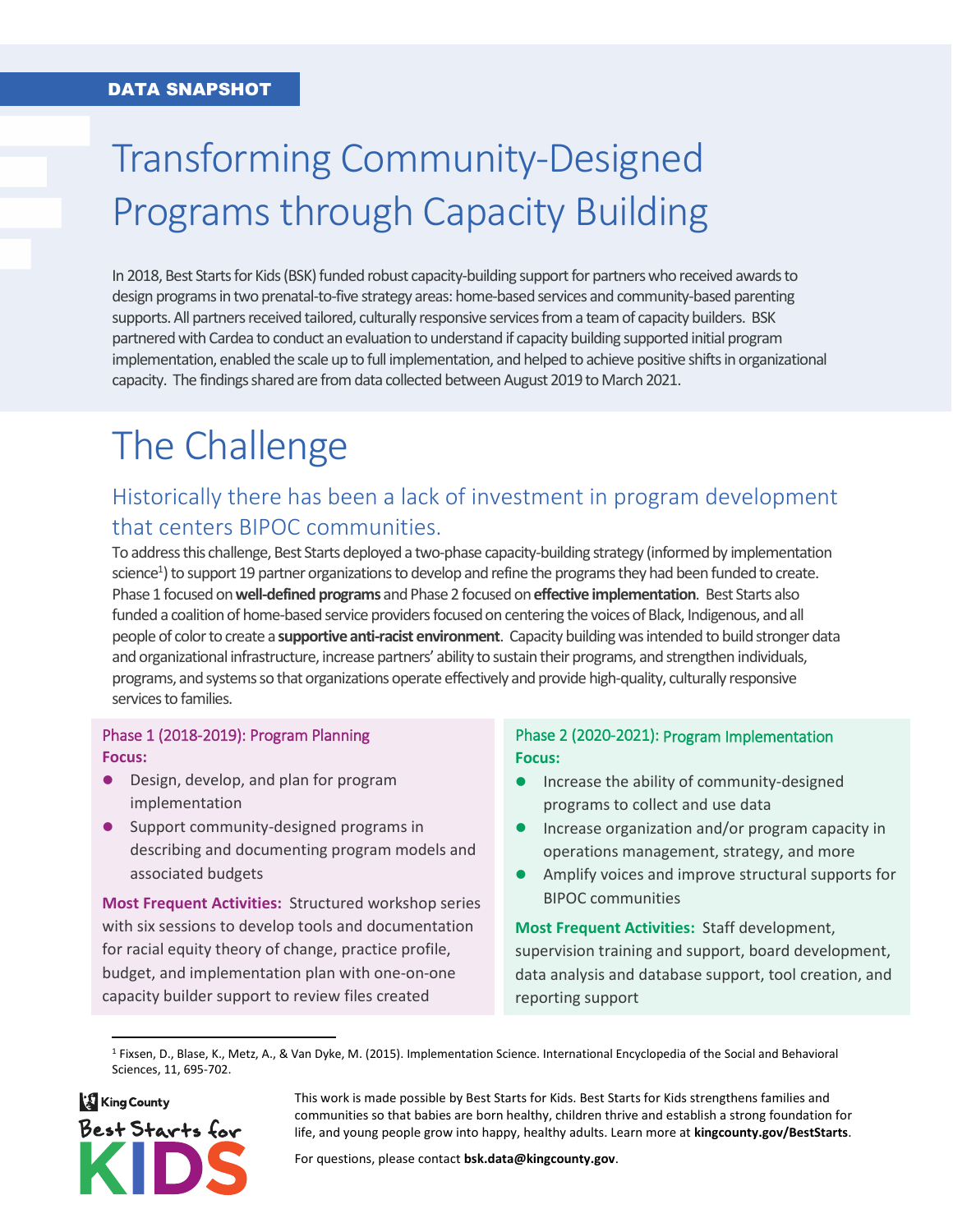## What we learned

## Guiding principles serve as the foundation for capacity-building work

The capacity builders engaged in a process to develop a set of 10 guiding principles for how they wanted to do their work. The guiding principles include race equity, sustainability, cultural responsiveness, relationship-based, intersectionality, continuous learning, transformational, information informed, trauma-informed, and contextually responsive. These principles provide a foundation for all capacitybuilding work. **When interviewed about their work, three principles resonated most strongly with the capacity builders and the partners they supported:**

#### **Relationship-Based**

Partners that were engaged in capacity-building support shared that capacity builders made relationships a priority, building trusting and personal relationships through time and consistency. Flexible and consistent communication with the same capacity builders over time allowed for continuous feedback and responsive services and support.

#### **Culturally Responsive**

Capacity builders said they learned about each organization's culture and the culture of the organization's community. They then adapted and implemented their services in ways that best served the culture of each organization. In interviews, partners that engaged in capacity-building support agreed that capacity builders learned about and were responsive to organizational culture. Capacity builders worked within the culture and style of the supported organizations and did not impose their own working style on staff.

#### **Contextually Responsive**

**"**

Capacity builders were contextually responsive by centering and adapting to the needs of programs, especially during the COVID-19 pandemic when priorities changed rapidly. Partners shared that their voices were heard and needs were met by capacity builders consistently. Capacity builders were also contextually responsive by tailoring the information they shared to meet organization needs in addition to creating space for shared learning between organizations, creating a stronger network of knowledge.

> Cultural responsiveness…is big for our organization. We run the programs as we want to run them and...are aware of accounting for the cultural nuances of how we conduct meetings. That has been really uniform across the board with all of the capacity builders, as we build tools internally, and in the work that [the capacity builders] do to ensure that they're meeting the needs of our staff as well."

*— Community-Based Parenting Support Partner*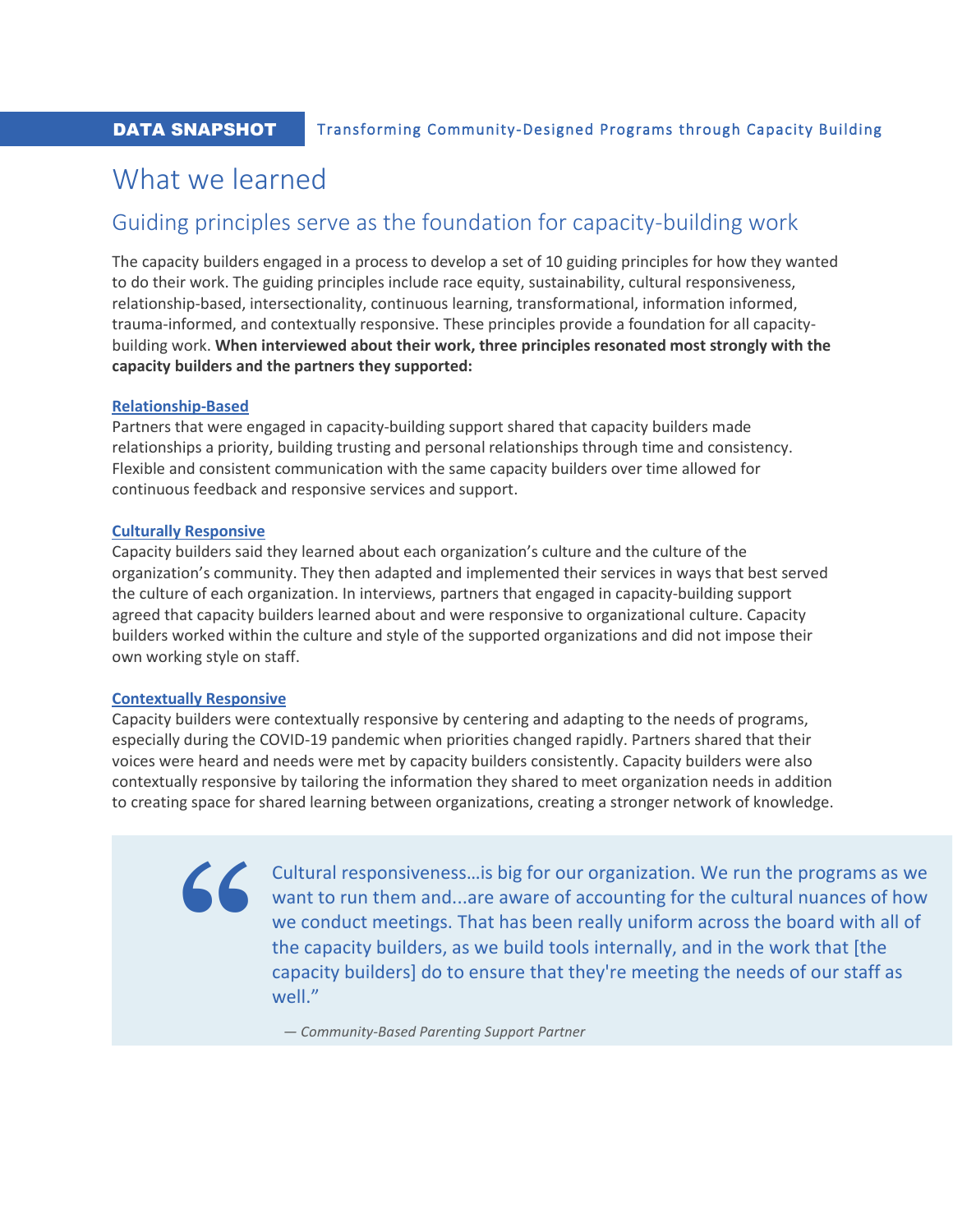#### **DATA SNAPSHOT** Transforming Community-Designed Programs through Capacity Building

### Capacity building supported organizational and personal transformation

- Partners said capacity building helped them develop robust data systems and cultivate a strong internal data culture. These improved data systems and processes led to streamlined workflows, increased staff interest in data, and improved ability to tell the story of their work through data.
- Partners said their work with capacity builders helped them strengthen relationships with one another. Strengthened relationships supported improved workplace culture and ability to collaborate, and managers were better able to anticipate and resolve staff conflicts.
- Partners also gained confidence in their work as a result of capacity building. Staff believed that capacity-building training allowed them to learn new skills, feel more confident in their work, and in some cases, get promoted within their organization.

## Capacity building fostered resilience and helped organizations thrive

Both partners and capacity builders said that their work together helped them and their communities thrive while building the resilience of the participating organizations.

#### Capacity-building support helped organizations pivot to best meet community needs during the COVID-19 pandemic

Capacity builders supported organizations during their transition to work from home and pivot from in-person to virtual program activities, data collection, and community engagement. Capacity builders also helped locate resources and basic needs supplies (food, rental assistance, etc.) to share with their community. Capacity builders also helped grantees document their shift in programming.

#### Capacity building supported organizational development which aligned staff to the mission of the work

Capacity builders supported participating organizations to develop their organizational culture centered around their mission, vision, and values. They also led trainings with program staff focused on developing a collaborative workplace culture and team support. Through this work, program staff were better able to collaborate and meaningfully serve their community. This cohesion supported program resilience during the COVID-19 pandemic.